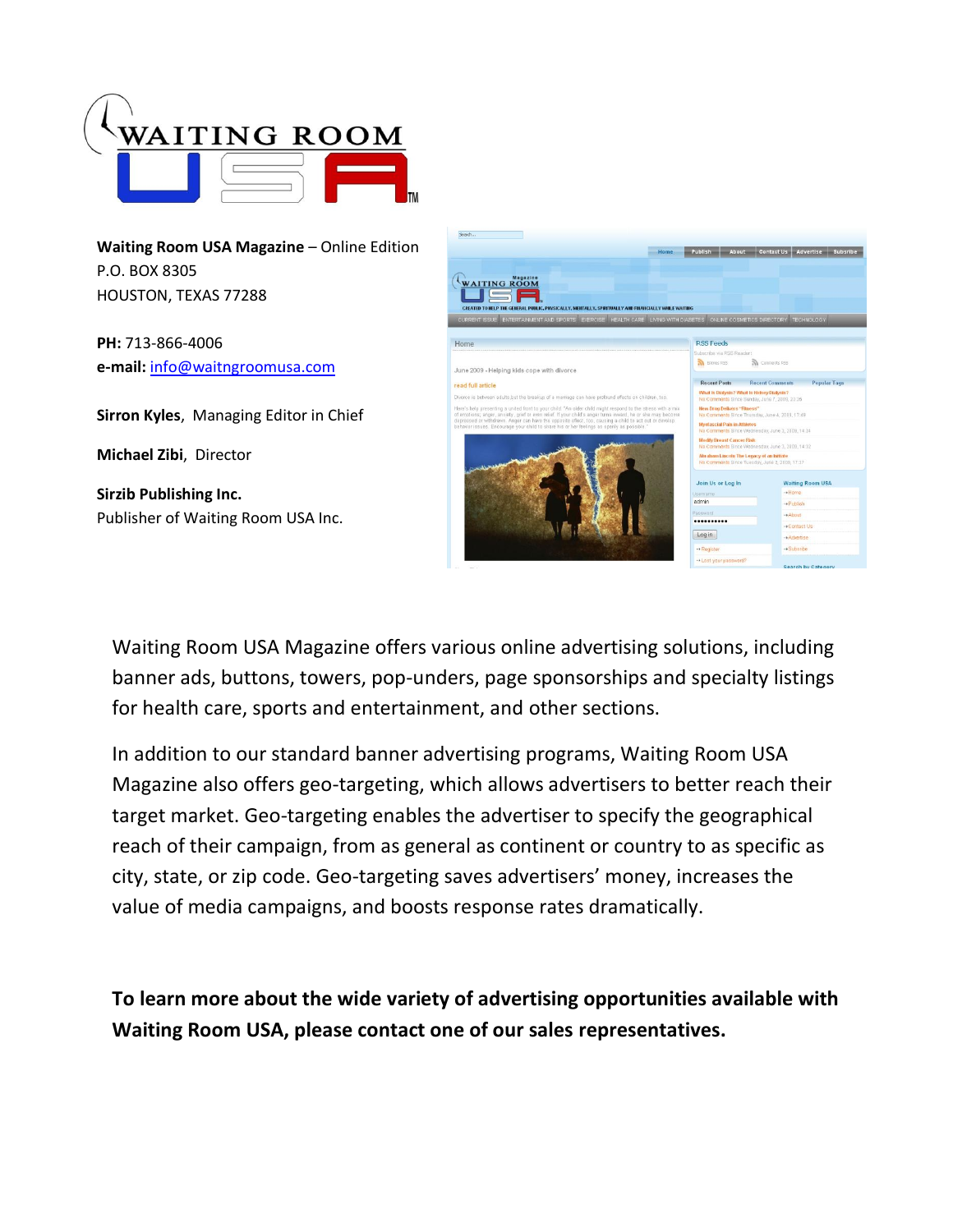## [www.waitingroomusa.com](http://www.waitingroomusa.com/) ad units available

- Half Page Ad (300x600)
- Leaderboard (728x90)
- Medium Rectangle (300x250)
- Wide Skyscraper (160x600)
- Full Banner (468x60)
- Pop-Under (720x300)
- Small Rectangle (180x90)
- Button (120x60)
- Wide Button (160x50)
- Square Button (125x125)
- Video Banner (320x240)
- Text link (run-of-site)
- Text link (home page only)
- Section Sponsorship

# **Full Banner**

#### **Location:**

middle of the home page and section index pages, bottom of article pages, top all the rest site pages

### **Size:**

468x60 pixels

#### **Technical requirements:**

GIF / JPG

- -- Maximum file size 14k
- -- Maximum loop limit 5

### **FLASH**

- -- Maximum file size 20K
- -- Flash should be exported as version 8.0 or lower
- -- The clickthrough URL must be a clickTag:
- -- If the ad contains audio, it must be user activated

Houston, Texas home of the Texas Medical Center, one of the largest if not the largest Care Giving and Health Research Centers anywhere in the world also the Headquarters off the first new innovative concept in the History of Magazines, Waiting Room USA.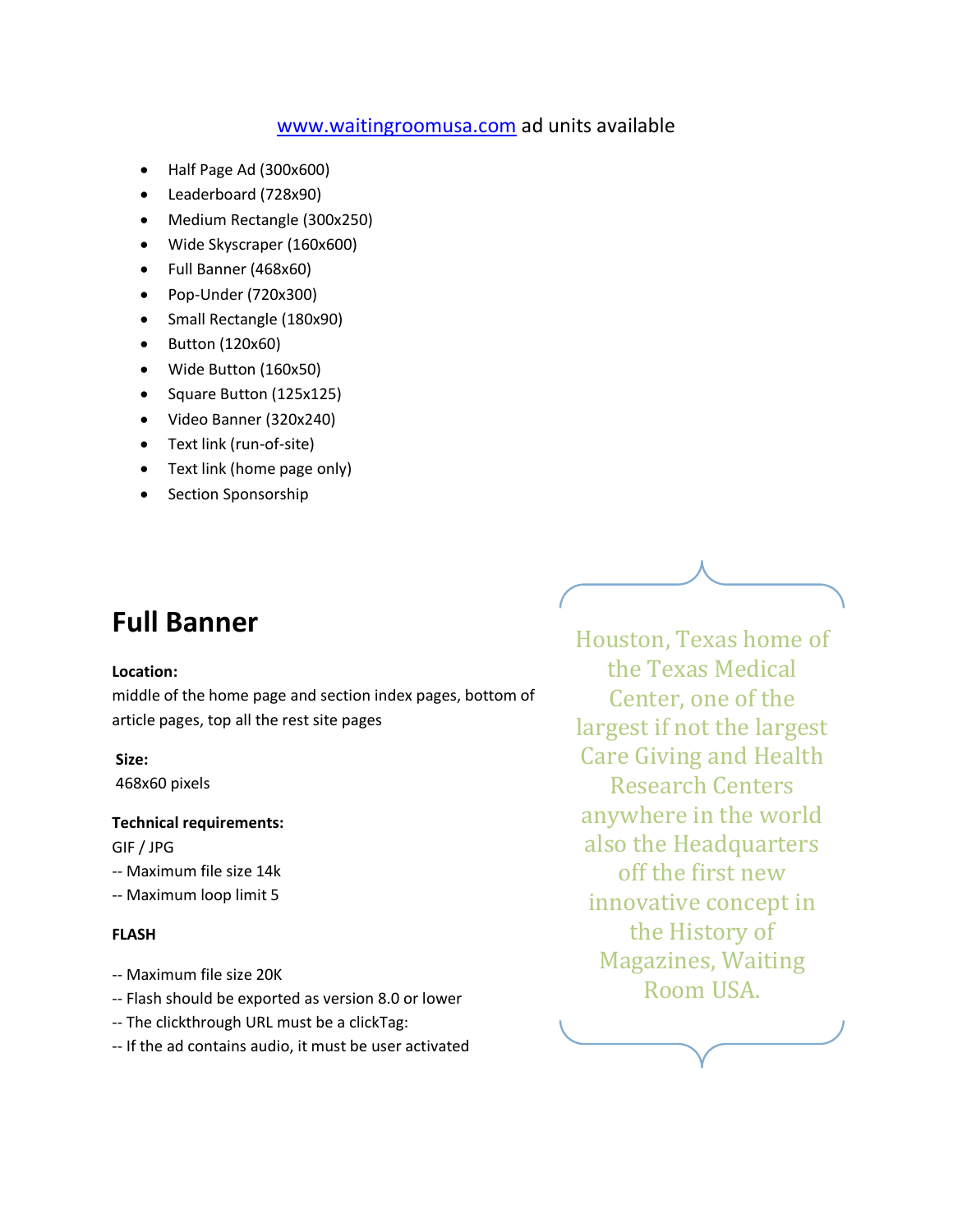# **Leaderboard**

### **Location:**

top of all main site pages (home, section index and all article pages)

### **Size:**

728x90 pixels

### **Technical requirements:**

GIF / JPG

- -- Maximum file size 25k
- -- Maximum loop limit 5

#### **FLASH**

- -- Maximum file size 30K
- -- Flash should be exported as version 8.0 or lower
- -- The clickthrough URL must be a clickTag:
- -- If the ad contains audio, it must be user activated

# **Wide Skyscraper**

**Location:**  right side of all pages

**Size:** 160x600 pixels

#### **Technical requirements:**

GIF / JPG

- -- Maximum file size 36k
- -- Maximum loop limit 5

#### **FLASH**

- -- Maximum file size 45K
- -- Flash should be exported as version 8.0 or lower
- -- The clickthrough URL must be a clickTag:

Most if not all Doctors offices, Hospitals, Medical and Health facilities have waiting rooms or areas where patients or customers sit while waiting to see physicians, counselors, trainers or instructors. In these areas or waiting rooms, there are normally magazines provided by the Doctors or businesses to read while waiting.

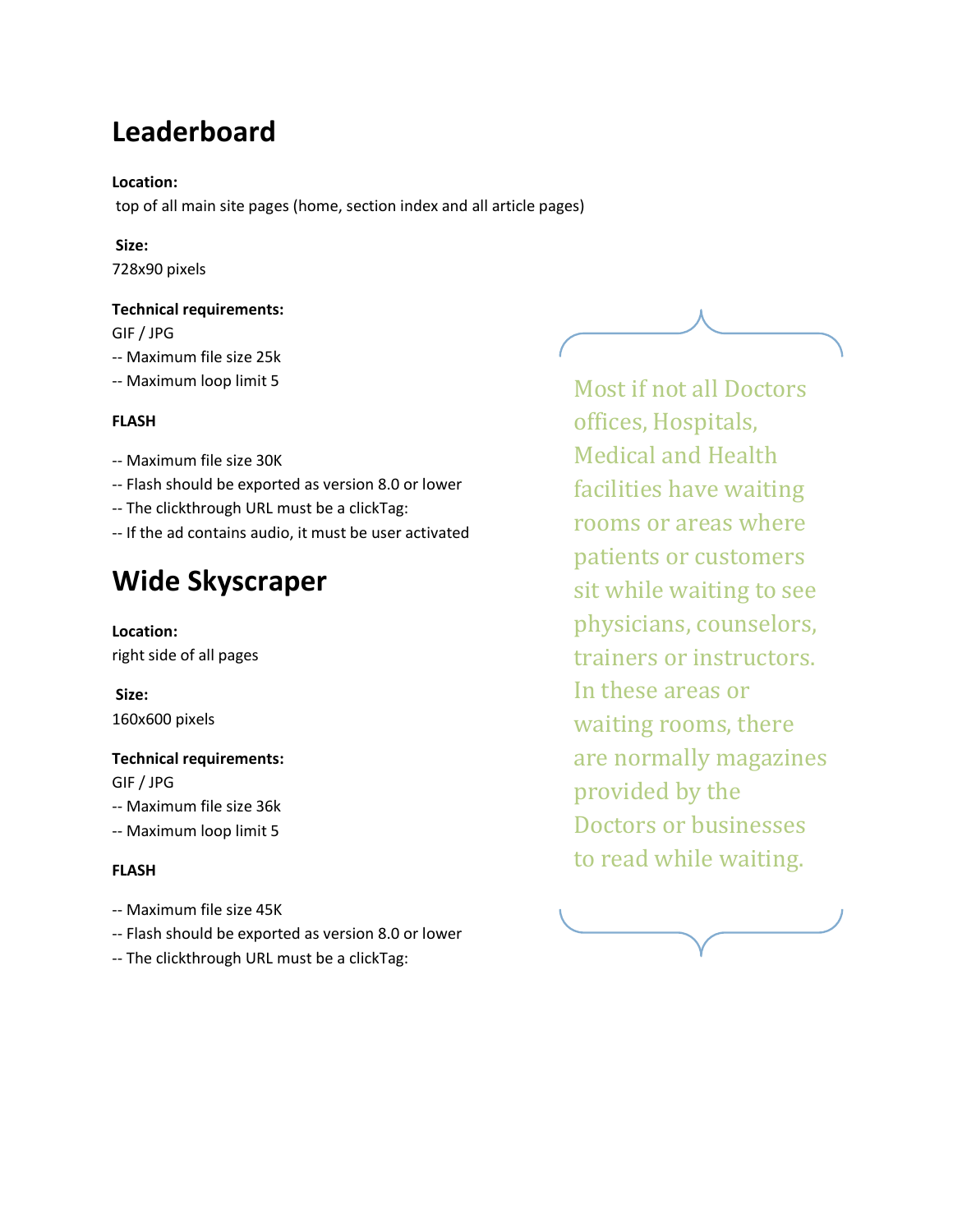# **Half Page Ad**

**Location:**  all inside pages

**Size:** 300x600 pixels

### **Technical requirements:**

GIF / JPG

- -- Maximum file size 60k
- -- Maximum loop limit 5

## **FLASH**

- -- Maximum file size 70K
- -- Flash should be exported as version 8.0 or lower
- -- The clickthrough URL must be a clickTag:
- -- If the ad contains audio, it must be user activated

# **Medium Rectangle**

**Location:** 

all pages

**Size:** 300x250 pixels

## **Technical requirements:**

GIF / JPG

- -- Maximum file size 32k
- -- Maximum loop limit 5

## **FLASH**

- -- Maximum file size 35
- -- Flash should be exported as version 8.0 or lower
- -- The clickthrough URL must be a clickTag:

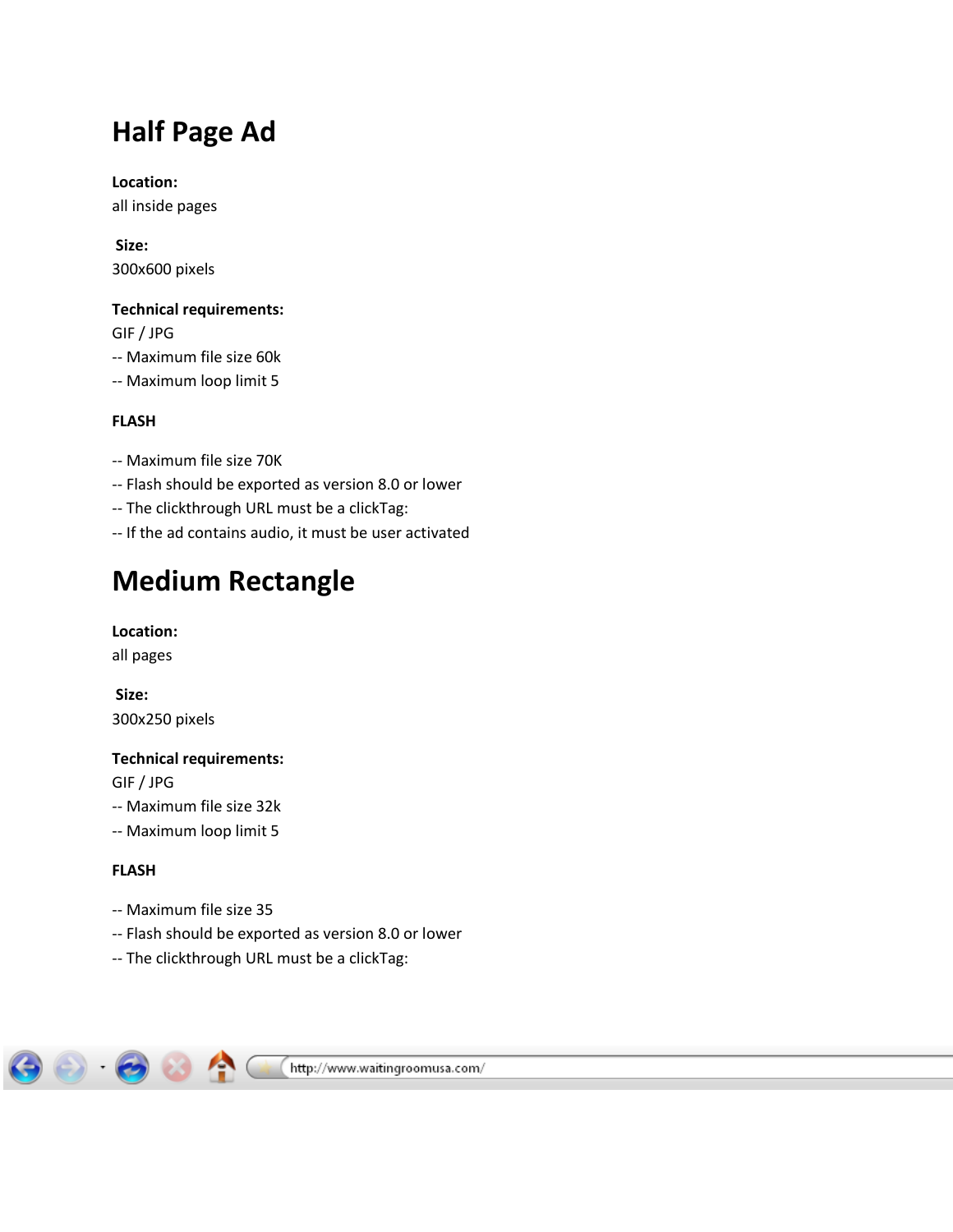# **Video Banner**

**Location:** video popup

**Size:** 320x240 pixels

#### **Technical requirements:**

- -- Format: Windows Media Video
- -- Total streaming bandwidth (video + audio): 340kbps.

### **Video Encoding Settings:**

- -- Codec: Windows Media 9
- -- Bandwidth: 310kbps CBR
- -- FPS: 20
- -- Frame Width: 320
- -- Frame Height: 240
- -- Image quality: 80
- -- Key frame: 6s
- -- Buffer **Size:** 5s

## **Audio Encoding Settings:**

- -- Codec: Windows Media 9
- -- Bitrate: 20kbps CBR
- -- Sample rate: 32KHz/16 bits. Mono.

# **Small rectangle**

### **Location:**

left or right side of masthead logo, home page only

**Size:**

180x90 pixels

### **Technical requirements:**

gif, jpeg, Maximum file size 8k, static only

Based on the most recent reader survey readers are typically 47-year-old married individuals with an average household income of \$75,000.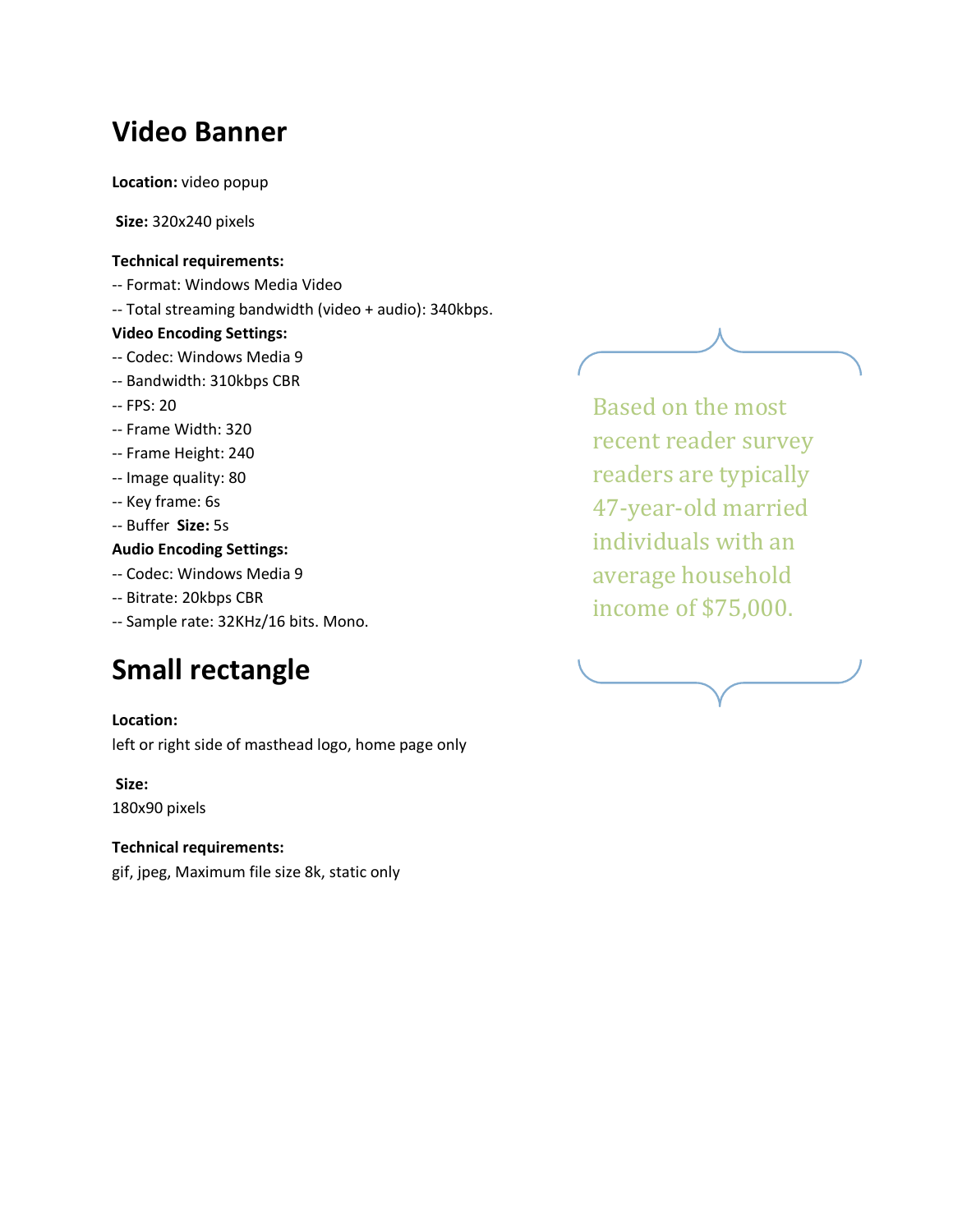# **Button**

**Location:** side of page, all inside pages

**Size:** 120x60 pixels

**Technical requirements:** gif, jpeg, Maximum file size 4k, static only

# **Wide button**

**Location:**  right side of page, home page only

**Size:** 160x50 pixels

### **Technical requirements:**

gif, jpeg, Maximum file size 5k, static only (no animation)

### **PLEASE NOTE: Must conform with the existing waitingroomusa.com template**

- -- waitingroomusa.com style: border + arrow
- -- logo+text
- -- font: myriad (or similar) 10px bold italic, all caps
- -- font color: #666666 / 40 40 40

# **Text Link**

**Location:**  right side of page, all site pages

**Requirements:** text - maximum 9 words (three lines), heading - maximum 3 words